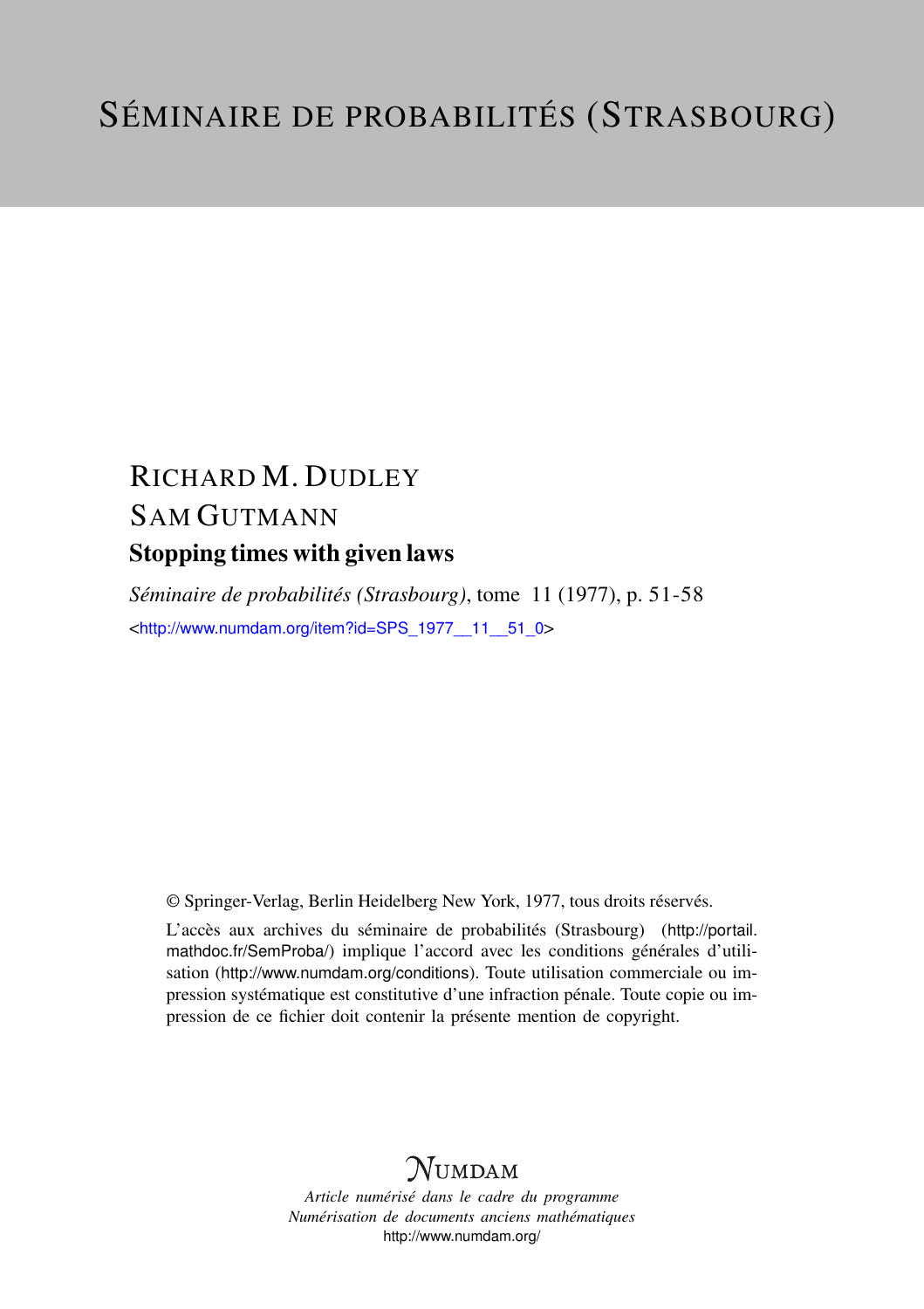### Stopping times with given laws

by R. M. Dudley<sup>1</sup> and Sam Gutmann

Abstract. Given a stochastic process  $X_{+}$ , t  $\epsilon$  T  $\subset$  R, and s  $\epsilon$  R, then a) iff b): a) For every probability measure  $\mu$  on  $\lfloor s, \infty \rfloor$ , there is a stopping time  $\tau$  for  $X_t$  with law  $L(\tau) = \mu$ ; b) If  $A_t$  is the smallest  $\sigma$ -algebra for which  $X_u$  are measurable for all  $u \le t$ , then P restricted to  $A_t$  is nonatomic for all  $t > s$ .

This note began with a question of G. Shiryaev, connected with the following example. Let  $W_t$  be a standard Wiener process,  $t \in T = [0, \infty]$ . Any exponential distribution on  $]0, \infty]$ will be shown to be the law of a stopping time. Using this, one can obtain a standard Poisson process  $P_t$  from  $W_t$  by a nonanticipating transformation,  $P^{}_{\cal L}$  = g $\left\{ \left\{ X^{}_{\cal S}\colon \ s\preceq$ 

Definitions. A probability space  $(\Omega, A, P)$ , or  $A$  (for P), is nonatomic iff for every  $A \leq A$  and  $0 < p < P(A)$  there is a  $B \subseteq A$ ,  $B \in A$ , with  $P(B) = p$ .

A stochastic process (here) is a map X:  $(t,\omega) \longrightarrow X_+(\omega)$ ,  $t \in T \subset R$ ,  $\omega \in \Omega$ , where  $(\Omega, A, P)$  is a complete probability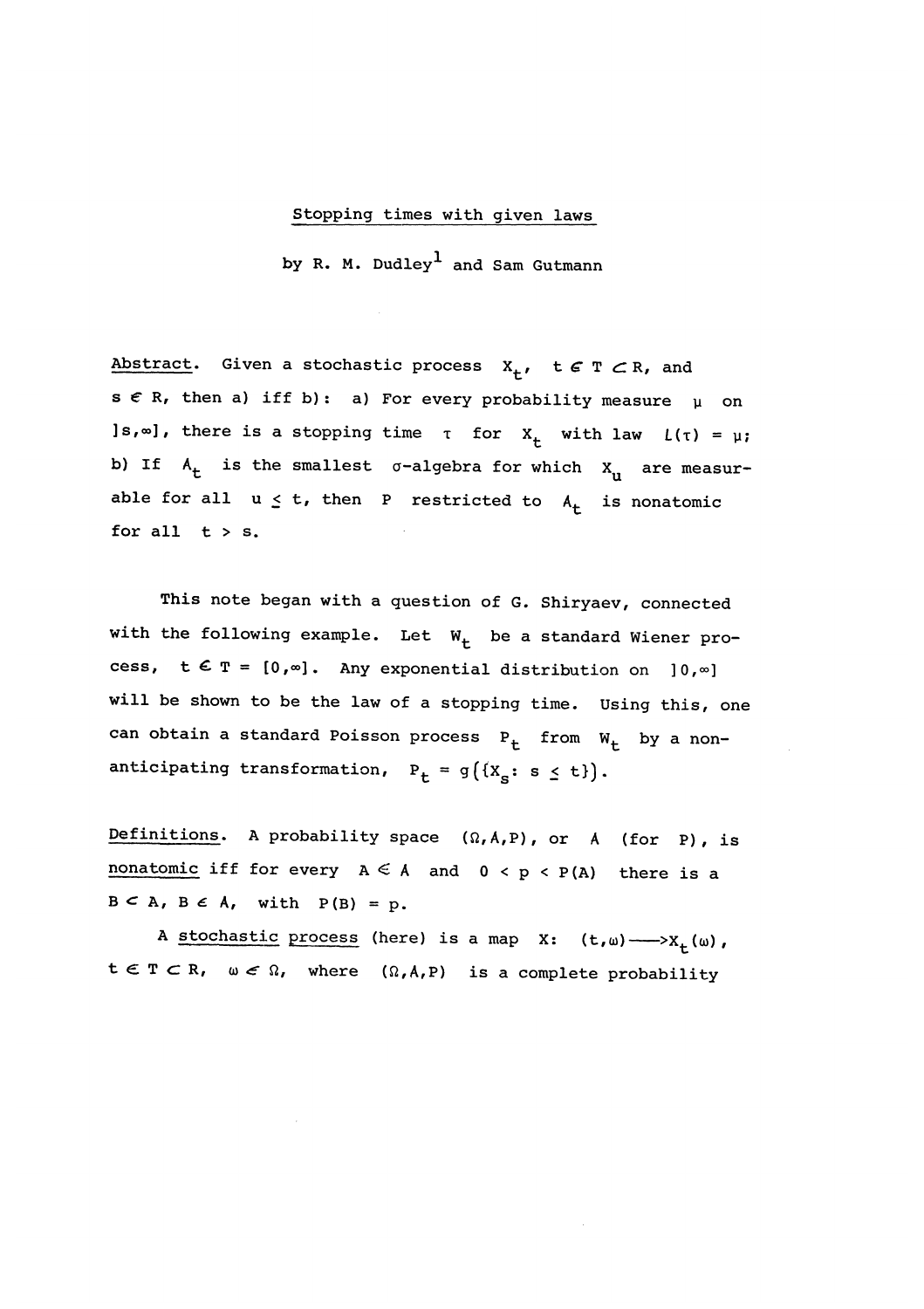space. Each  $X_t$  has values in some measurable space  $(S_t, F_t)$ where  $S_t$  is a set,  $F_t$  is a  $\sigma$ -algebra of subsets of  $S_t$ , and  $X_t$  is measurable from A to  $F_t$ . Let  $A_t$  be the smallest sub- $\sigma$ -algebra of A for which  $X_{\rm s}$  is measurable for all  $s \le t$  and for which  $A \in A_+$  whenever  $A \subset B$  and  $P(B) = 0$ . Let NA(X) := inf{t:  $A_{+}$  is nonatomic}.

Note.  $X_t$  is said to be nonatomic if  $F_t$  is nonatomic for  $P \cdot X_t^{-1}$ . Then if  $X_t$  (or any other  $A_t$ -measurable random variable) is nonatomic,  $A_+$  is nonatomic. After R. Dudley proved Theorem 2 below, and a weaker form of Theorem 1 considering only nonatomicity of individual  $X_t$ , S. Gutmann found the present Theorem 1.

A stopping time for the process  $X_t$  is a random variable  $\tau$  on  $\Omega$  with values in  $]-\infty,\infty]$  such that for any  $t \in T$ ,  $\{\omega: \tau(\omega) < t\} \in A_{+}.$ 

Theorem 1. For any stochastic process  $X_+$  and  $s \in R$ ,  $s \geq NA(X)$ iff for every Borel probability measure (law)  $\mu$  on ]s, $\infty$ ], there is a stopping time  $\tau$  for  $X_t$  with  $L(\tau) = \mu$ . If  $s \in T$ and  $A_{s}$  is nonatomic, the same holds for any  $\mu$  on [s,  $\infty$ ].

Proof. If  $A_{\rm g}$  is nonatomic, and  $\mu$  is any law on [s,  $\infty$ ], then there is an  $A_s$ - measurable random variable g with  $L(g) = \mu$ , as follows. We take a nonatomic countably generated sub-o-algebra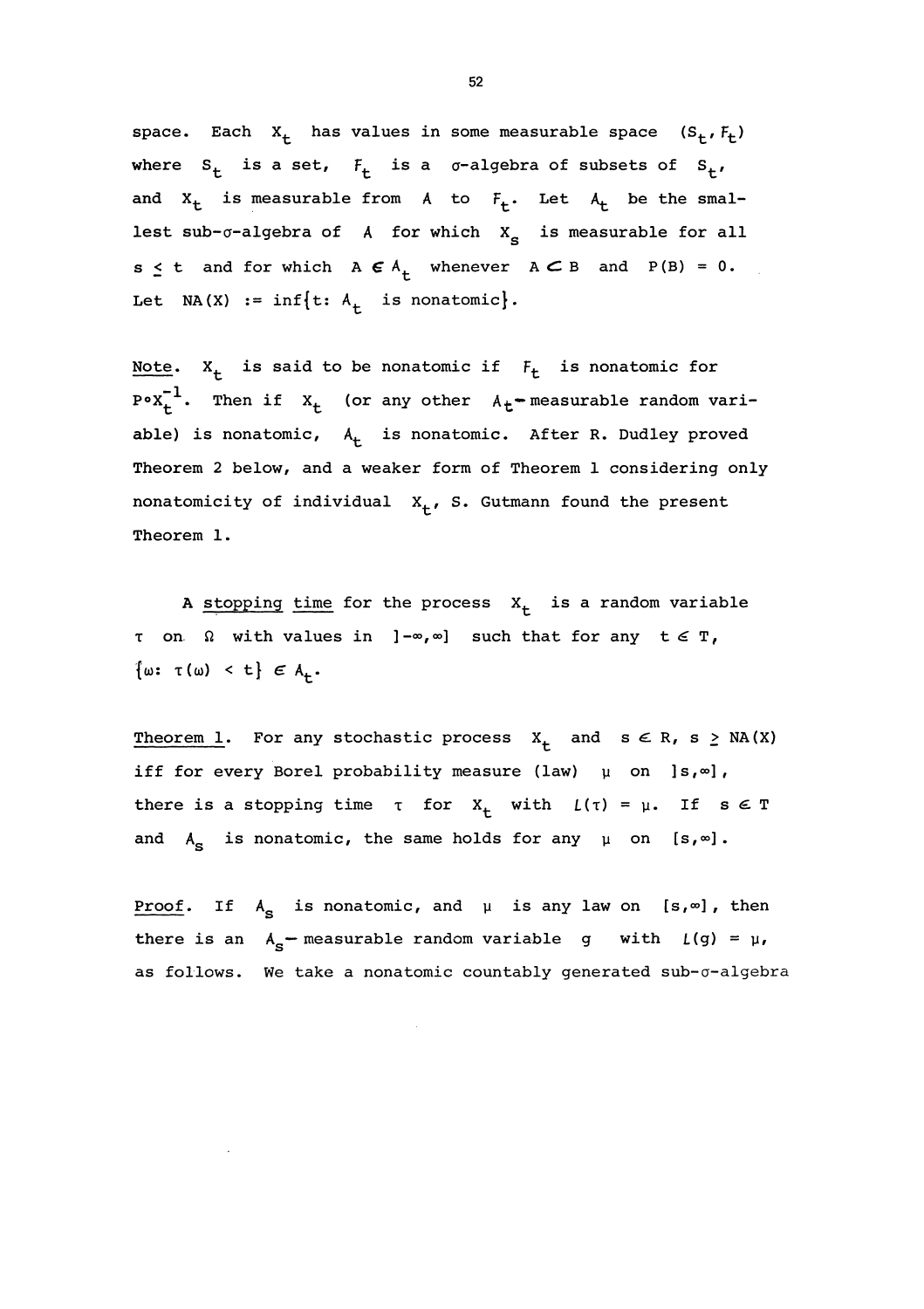B of  $A_{\rm g}$ . Then there is a measure-preserving map  $\phi$  of  $(\Omega, \mathcal{B}, P)$  into  $[0,1]$  with Lebesgue measure (Halmos, 1950, p. 173). Its range has outer measure 1. Let  $F_u(t) := \mu(]-\infty, t]$ ,  $F_u^{-1}(x) := \inf\{t: F_u(t) \ge x\}$ . Then  $g = F_{11}^{-1}$  .  $\phi$  is as desired.

Now  $\{ \omega : g(\omega) < t \}$  is empty for  $t \leq s$ , and belongs to  $A_{\sigma} \subset A_{+}$  for  $t > s$ . Thus, g is a stopping time, as desired. If for all  $\epsilon$  > 0 there is a stopping time  $\tau$  with uniform distribution on (s,s+ $\epsilon$ ) then  $\tau$  is  $A_{s+\epsilon}$ -measurable, hence  $A_{s+\epsilon}$ is nonatomic and  $s \geq NA(X)$ .

Now suppose  $A_s$  has an atom,  $t(n)$  + s with  $A_{t(n)}$ nonatomic, and  $\mu$  is any law on  $]s,\infty]$ . Let  $t(0) = +\infty$ ,  $P_n := \mu(l(t(n), t(n-1))$ ,  $n = 1, 2, ...,$  By assumption,  $\Sigma_{n\geq 1}P_n = 1.$  Suppose there is a stopping time  $~\int ~\text{with}~$  $P(\gamma = t(n)) = p_n$  for all n, and  $\{\gamma' = t(n)\}\in A_{t(n)}$ .

Whenever  $p_n > 0$ , the conditional law of P restricted to  $A_{t(n)}$ , given  $f = t(n)$ , is nonatomic. Thus for each n there is a real  $A_{t(n)}$ -measurable random variable  $g_n$  such that

$$
P(g_n \in A | f = t(n)) = \mu(A \cap Jt(n), t(n-1)) / P_n.
$$

Let  $\tau := g_n$  iff  $\mathcal{J} = \tau(n)$ . Then  $\tau$  is measurable and  $L(\tau) = \mu$ . If  $t \in \mathbb{T}$  and  $t \leq s$ ,  $\{\tau < t\}$  is empty. If  $t > s$ ,  $\{\tau \prec t\} = \left(\bigcup_{n} {\{\hat{f} = t(n) \prec t(n-1) \prec t\}}\right) \bigcup {\{\hat{f} = t(n) \prec t \le t(n-1)\}}$ and  $g_n < t$   $\in U_{t(n) < t} A_{t(n)} \subset A_t$ .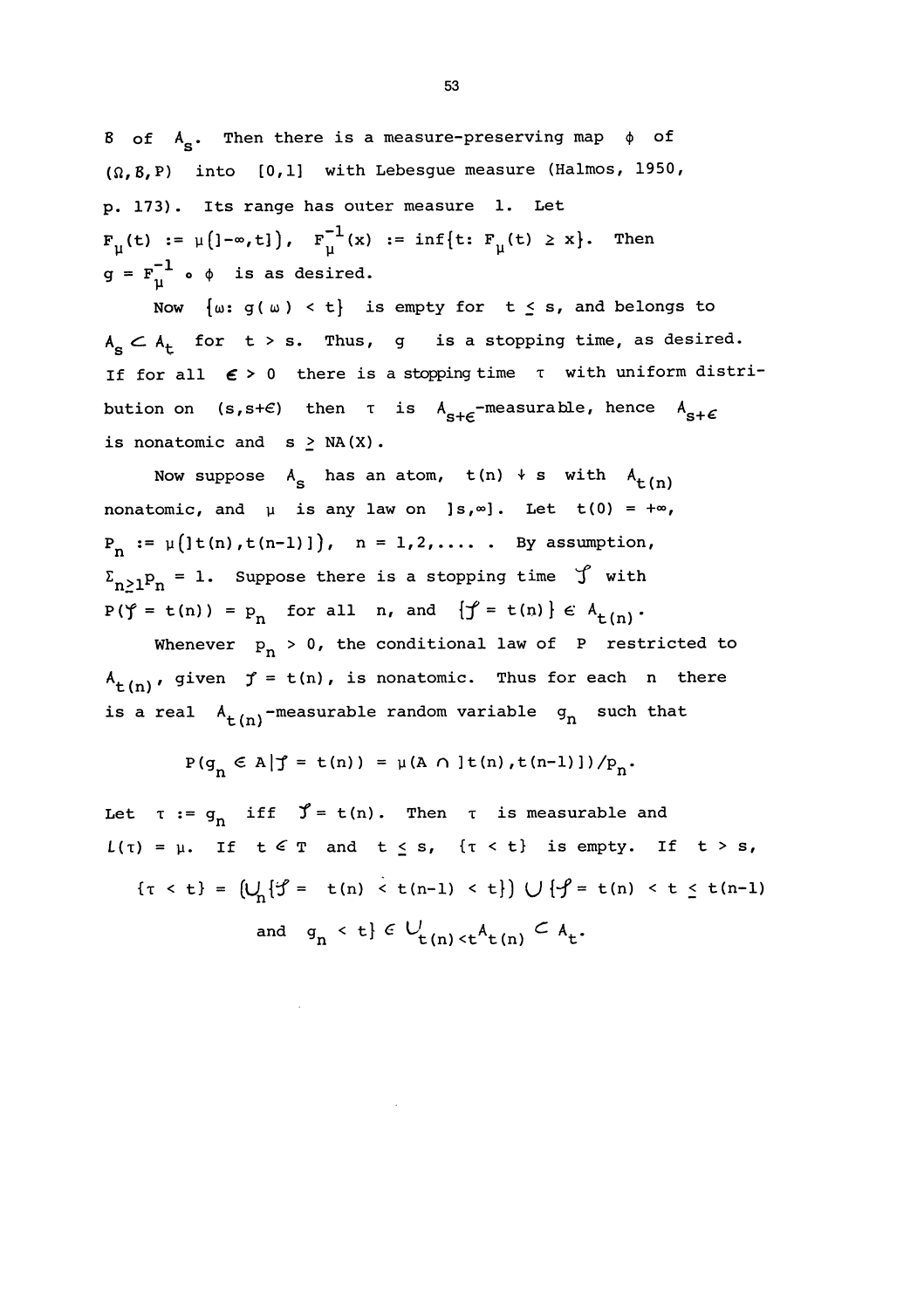Then  $\tau$  is a stopping time with law  $\mu$ . The problem is now reduced to the case  $T = {t(n)}$  or equivalently where T is the set of negative integers and all  $A<sub>t</sub>$  are nonatomic. This will be treated in the following Lemma and Theorem 2.

Lemma. Given a nonatomic probability space  $(\Omega, A, P)$  and events A, B, D with  $A \subseteq B$ ,  $P(B) > 0$  and  $P(D) > 0$ , there is an event C  $CD$  such that  $P(C|D) = P(A|B)$  and  $P(C \Delta A) \leq 2P(B \Delta D)$ , where  $C \triangle A := (C \triangle A) \cup (A \triangle C)$ .

Proof. Let  $p := P(D)P(A)/P(B)$ ,  $E := A \cap D$ . If  $p \le P(E)$ , choose  $C \subset E$  with  $P(C) = p$ . Then  $P(C \triangle A) = P(A \triangle C)$  $= P(A) - p \leq P(B \setminus D)$  since  $P(A)P(B) \leq P(A)P(D) + P(A)P(B \setminus D)$ .  $\leftarrow$  P(A) P(D) + P(B) P(B \ D).

If  $p > P(E)$ , choose C with  $E \subset C \subset D$  and  $P(C) = p$ . Then  $P(A \triangle C) = P(A \triangle D) + p - P(E)$ .

We need to prove

 $P (A \setminus D) P (B) + P (A) P (D) \leq P (B) P (E) + 2P (B) P (B \triangle D)$ . Now  $P(A \setminus D) \leq P(B' \setminus D)$ , and  $P(A)P(D) \leq P(A)P(B) + P(A)P(D \setminus B)$ 

 $\leq$  P(B)P(E) + P(B)P(A\D) + P(B)P(D\B)

 $\leq$  P(B)P(E) + P(B)P(B  $\triangle$  D), as desired. In either case  $C \subset D$  and  $P(C|D) = P(A|B)$ , Q.E.D.

Note. If  $B = \Omega$  and  $A = B \setminus D$ , then  $P(C \triangle A) = P(A) + P(D)P(A)$ =  $2P(A) - P(A)^2 \sim 2P(B \triangle D)$  as  $P(A) \longrightarrow 0$ . In this case, the constant 2 is best possible.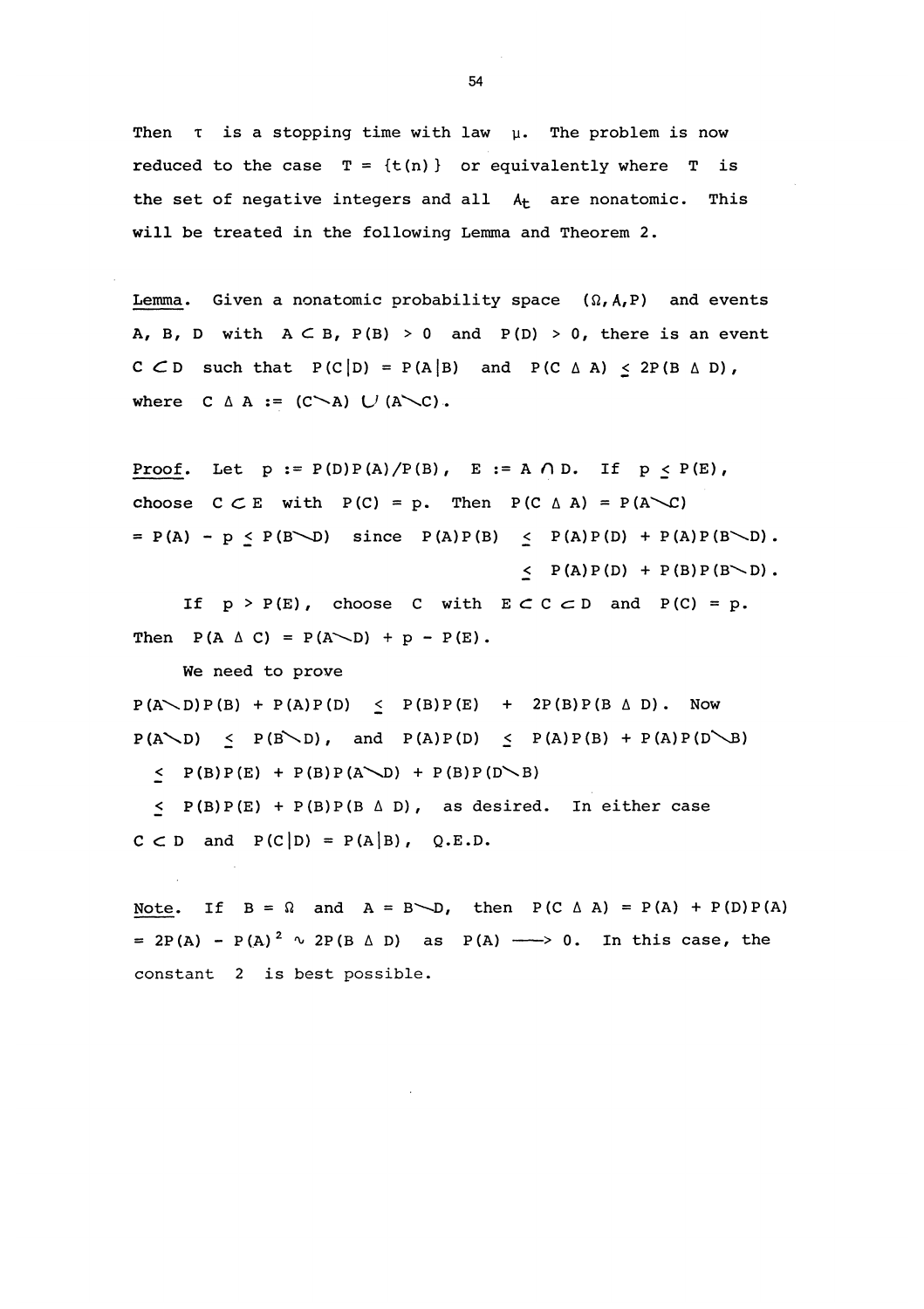Theorem 2. Given a probability space  $(\Omega, A, P)$  and nonincreasing sub- $\sigma$ -algebras  $A_n$ , n = 1,2,...,  $A \supset A_1 \supset A_2 \supset \cdots$ , such that P is nonatomic on each  $A_n$ , and given any  $p_n \ge 0$ with  $\Sigma_{n>1}P_n = 1$ , there exist disjoint  $A_n \leq A_n$  with  $P(A_n) = P_n$ .

Proof. Let  $n(0) := 1$ , choose  $n(1)$  large enough so that  $r_1 := \sum_{j \leq n(1)} p_j > 0$ , and let  $n(k) + \infty$  fast enough so that  $\Sigma_{n>n(k)}p_n \leq 4^{-k}$  for all  $k \geq 2$ . Let  $r_k := \Sigma_{n(k-1)\leq n \leq n(k)}p_n$ . If we can find disjoint  $B_k \n\t\leq A_{n(k)}$  with  $P(B_k) = r_k$  for all k, then we can choose  $A_n$  for  $n(k-1) \le n \le n(k)$  as disjoint subsets of  $B_k$  with  $P(A_n) = P_n$ ,  $A_n \leq A_{n(k)} \subset A_n$ . Thus, we may assume  $p_1 > 0$  and  $\sum_{n>1} 3^n p_n < \infty$ .

Let  $\pi_n := p_n / \Sigma_{1 \leq j \leq n} p_j$ . Take  $A_{n1} \n\in A_n$  with  $P(A_{n1}) = \pi_n$ for each n. Given  $A_{nj}$  for all n and for  $j \lt k$ , let  $B_{n1} := \Omega$  and for  $k \ge 2$  let  $B_{nk} := \Omega \setminus \bigcup_{1 \le j \le k} A_{n+j,k-j}$ . We choose  $A_{nk}$  for each n by the Lemma so that  $A_{nk} \n\in A_{n'}$ ,  $A_{nk} \nC B_{nk'}$  $P(A_{nk} | B_{nk}) = \pi_n$  (or if  $P(B_{nk}) = 0$ ,  $A_{nk} = \phi$ ), and

$$
P(A_{nk} \Delta A_{n,k-1}) \le 2p_{nk} := 2P(B_{nk} \Delta B_{n,k-1})
$$
. Then  
\n(\*)  $p_{nk} \le \pi_{n+k-1} + \Sigma_{1 \le j \le k-1} 2p_{n+j,k-j}$ .

 $\frac{\text{Claim:}}{\text{p}_{nk}}$   $\leq$  3<sup>k-2</sup> $\pi$ <sub>n+k-1</sub> for all  $k \geq 2$ .

This will be proved by induction on  $k$ . For  $k = 2$ , (\*) gives  $P_{n2} \nleq \pi_{n+1}$  as desired. For the induction step, (\*) gives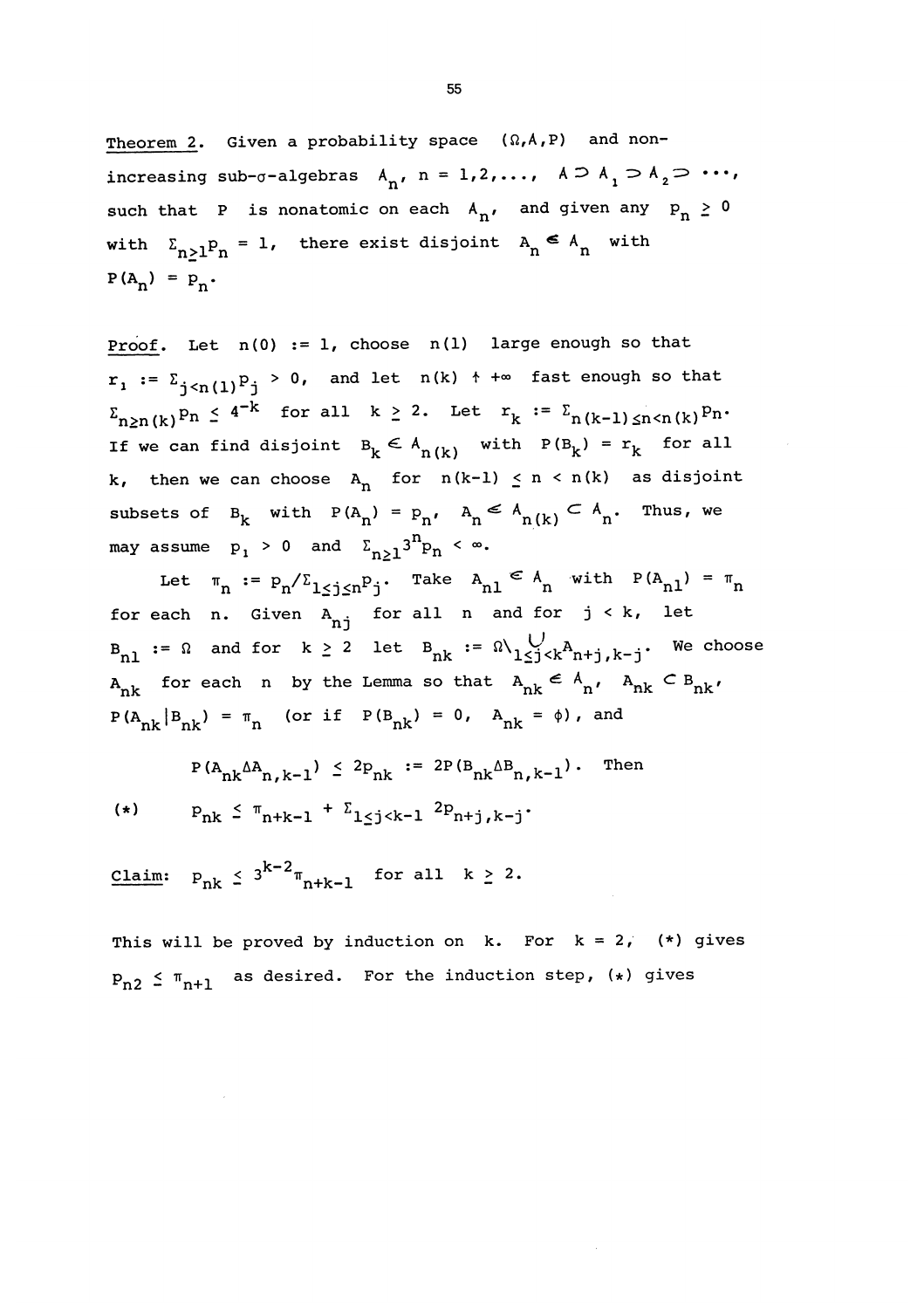$$
P_{n,k+1} \leq \pi_{n+k} + 2\Sigma_{1 \leq j < k} 3^{k-j-1} \pi_{n+k}
$$
\n
$$
= \pi_{n+k} [1 + 2(1 + 3 + \dots + 3^{k-2})]
$$
\n
$$
= \pi_{n+k} [1 + 2(3^{k-1} - 1)/(3-1)] = 3^{k-1} \pi_{n+k},
$$

proving the Claim.

Now  $\Sigma^{3^n} \pi_n \leq \Sigma^{3^n} P_n / P_1$  <  $\infty$ . So A<sub>nk</sub> converges to some event  $A_n$  as  $k \longrightarrow \infty$ , specifically

$$
P(A_n \triangle A_{nk}) \le \sum_{j>k} P(A_{nj} \triangle A_{n,j-1})
$$
  
 $\le 2\sum_{j>k} 3^{j-2} \pi_{n+j-1} = 2\sum_{i \ge k} 3^{i-1} \pi_{n+i}.$ 

Since  $A_{nk}$  is disjoint from  $A_{n+j,k-j}$  for all  $j \leq k$ , we can let  $k \longrightarrow \infty$  for fixed j to obtain  $P(A_n \cap A_{n+j}) = 0$  for all  $j \geq 1$ . Thus, we may take all the  $A_n$  to be disjoint. Let  $B_n := \Omega \setminus \bigcup_{m>n} A_m$ . Then

$$
P(B_{n} \triangle B_{nk}) \leq (\sum_{1 \leq j < k} P(A_{n+j} \triangle A_{n+j,k-j})) + \sum_{j \geq k} P(A_{n+j})
$$
\n
$$
\leq 2\sum_{1 \leq j < k} \sum_{i \geq k-j} 3^{i-1} \pi_{n+j+i} + \sum_{j \geq k} \pi_{n+j}
$$
\n
$$
\leq \sum_{j \geq k} \pi_{n+j} + 2\sum_{r \geq k} \pi_{n+r} \sum_{1 \leq j < k} 3^{r-j-1}
$$
\n
$$
\leq \sum_{j \geq k} \pi_{n+j} + \sum_{r \geq k} 3^{r-1} \pi_{n+r} \longrightarrow 0 \text{ as } k \longrightarrow \infty.
$$

 $\bar{z}$ 

Thus,  $B_{nk} \longrightarrow B_{n}$ . For each n,  $P(A_{n}) \leq \pi_{n}$ . So, at least for n large enough,  $P(B_{n}) > 0$  and

$$
P(A_n | B_n) = \lim_{k \to \infty} P(A_{nk} | B_{nk}) = \pi_n
$$
.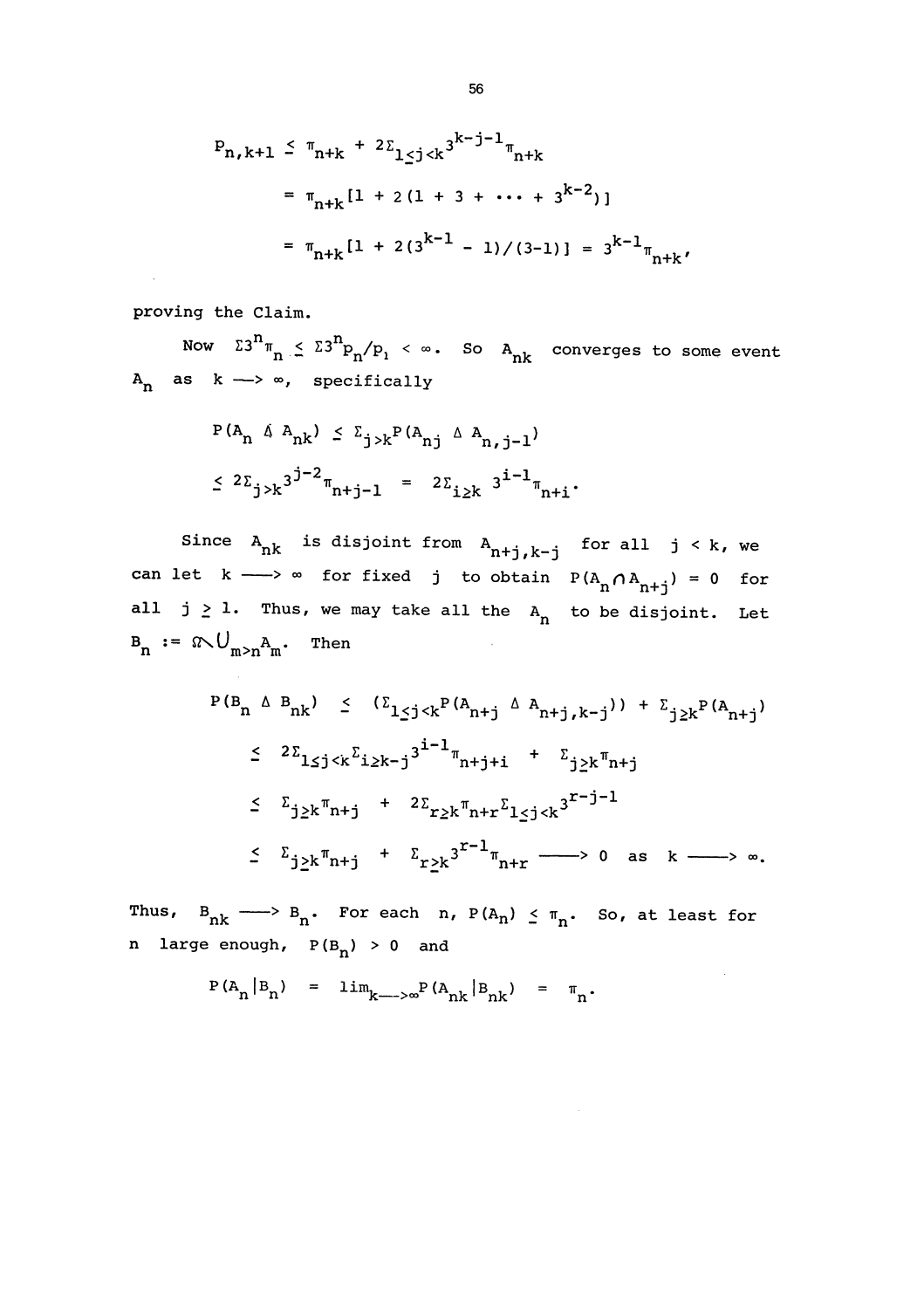For such n,  $P(A_n) = \pi_n(1 - \Sigma_{k>n}P(A_k))$ . Then for  $m \ge n$ ,  $\texttt{P}\left(\mathtt{B}_{\mathsf{m}}\middle|\mathtt{B}_{\mathsf{m}+1}\right) \ = \ \texttt{1} \ - \ \texttt{\pi}_{\mathsf{m}+1} \quad \text{and}$ 

$$
P(A_n|B_m) = \pi_n \Pi_{n < j \le m} (1 - \pi_j) = p_n / (p_1 + \cdots + p_m).
$$

Thus

$$
P(A_n) = P_n(1 - \Sigma_{k>m}P(A_k)) / (P_1 + \cdots + P_m).
$$

Letting  $m \longrightarrow \infty$  gives  $P(A_n) = p_n$  for n large. Then, since  $p_1 > 0$ ,  $P(B_n) > 0$  for all n and the above holds for all n (by induction downward). Thus, Theorem 2 is proved.

Letting  $A_n = A_{t(n)}$  and  $A_n = \{ \int e^e = t(n) \}$  Theorem 1 is also proved.

Example. It may happen that for every law  $\mu$  on the closed interval  $[0,\infty]$ , there is a stopping time with law  $\mu$ , even though  $A_0$  is trivial. Let  $T = [0,1]$  and  $X_t(\omega) := \omega t$ where  $\omega$  is uniformly distributed on [0,1]. Let  $\omega \longrightarrow g(\omega)$ have law  $\mu$ . The identity  $\omega \longrightarrow \omega$  is measurable from  $(\Omega, \bigcap_{t>0} A_t)$  into R, so g is a stopping time.

Proposition. There is a stopping time  $\tau$  with any law  $\mu$  on  $[s, \infty]$  iff both a)  $s \ge NA(X)$  and b) for any  $p \in (0,1)$  there is an event  $A \in \bigcap_{t>s} A_t$  with  $P(A) = p$ .

Proof. By Theorem 1, a) is necessary. To show b) necessary, pick a law  $\mu$  with  $p = \mu(s)$  and let  $A = \{\tau = s\}$ . Conversely,